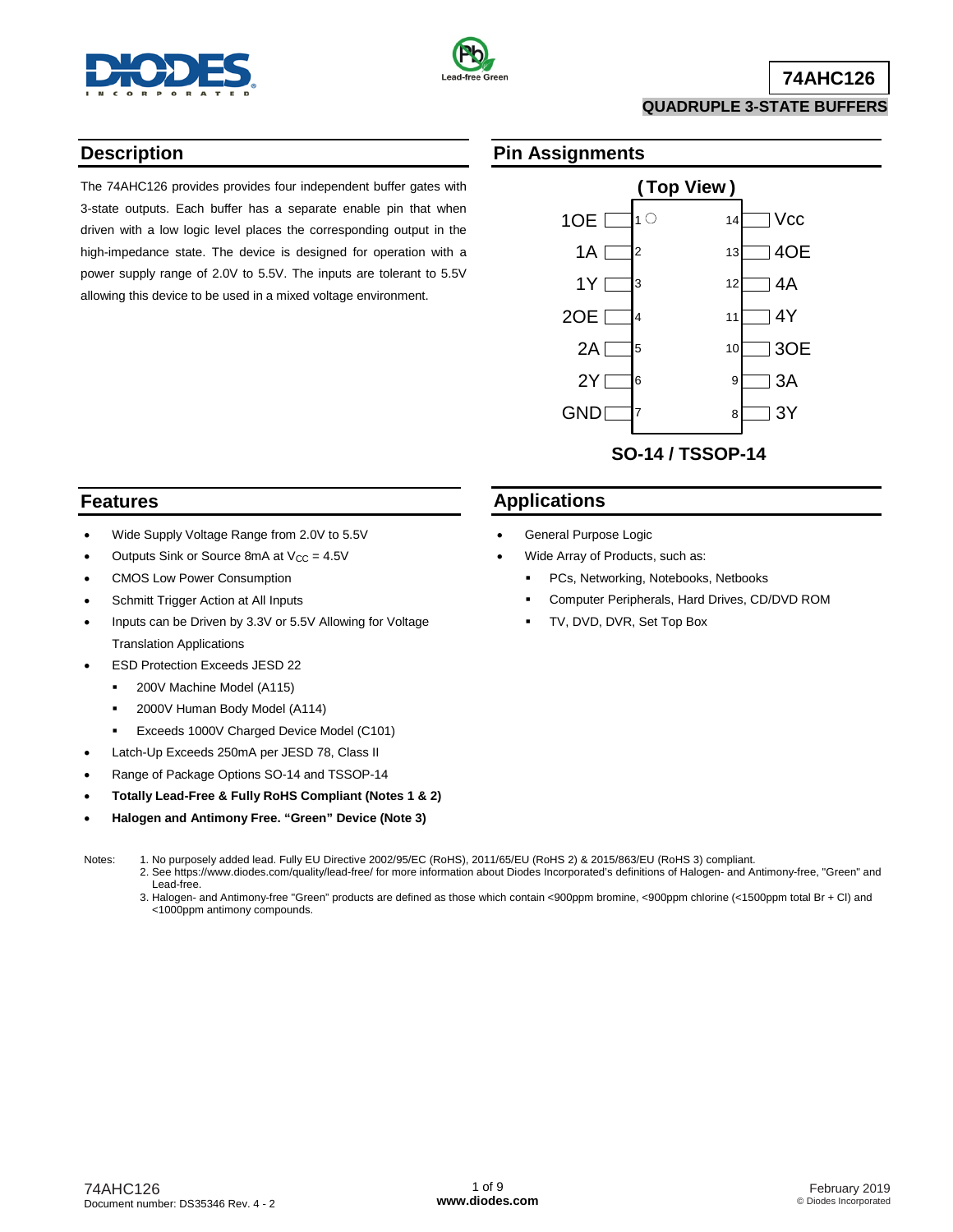

### **Ordering Information**



| <b>Device</b>  | Package Code | Packaging |                  | 13" Tape and Reel         |
|----------------|--------------|-----------|------------------|---------------------------|
|                |              |           | Quantity         | <b>Part Number Suffix</b> |
| 74AHC126S14-13 | S14          | SO-14     | 2500/Tape & Reel | -13                       |
| 74AHC126T14-13 | T14          | TSSOP-14  | 2500/Tape & Reel | -13                       |

# **Pin Descriptions**

| <b>Pin</b><br><b>Number</b> | <b>Pin Name</b> | <b>Function</b>                 |
|-----------------------------|-----------------|---------------------------------|
| 1                           | 1OE             | Data Enable Input (Active High) |
| 2                           | 1 A             | Data Input                      |
| 3                           | 1Y              | Data Output                     |
| 4                           | 2OE             | Data Enable Input (Active High) |
| 5                           | 2A              | Data Input                      |
| 6                           | 2Y              | Data Output                     |
| 7                           | GND             | Ground                          |
| 8                           | 3Υ              | Data Output                     |
| 9                           | 3A              | Data Input                      |
| 10                          | 3OE             | Data Enable Input (Active High) |
| 11                          | 4Y              | Data Output                     |
| 12                          | 4A              | Data Input                      |
| 13                          | 4OE             | Data Enable Input (Active High) |
| 14                          | Vcc             | Supply Voltage                  |

# **Function Table**

| <b>Inputs</b> | Output |  |
|---------------|--------|--|
| <b>OE</b>     |        |  |
|               |        |  |
|               |        |  |
|               |        |  |

# **Logic Diagram**

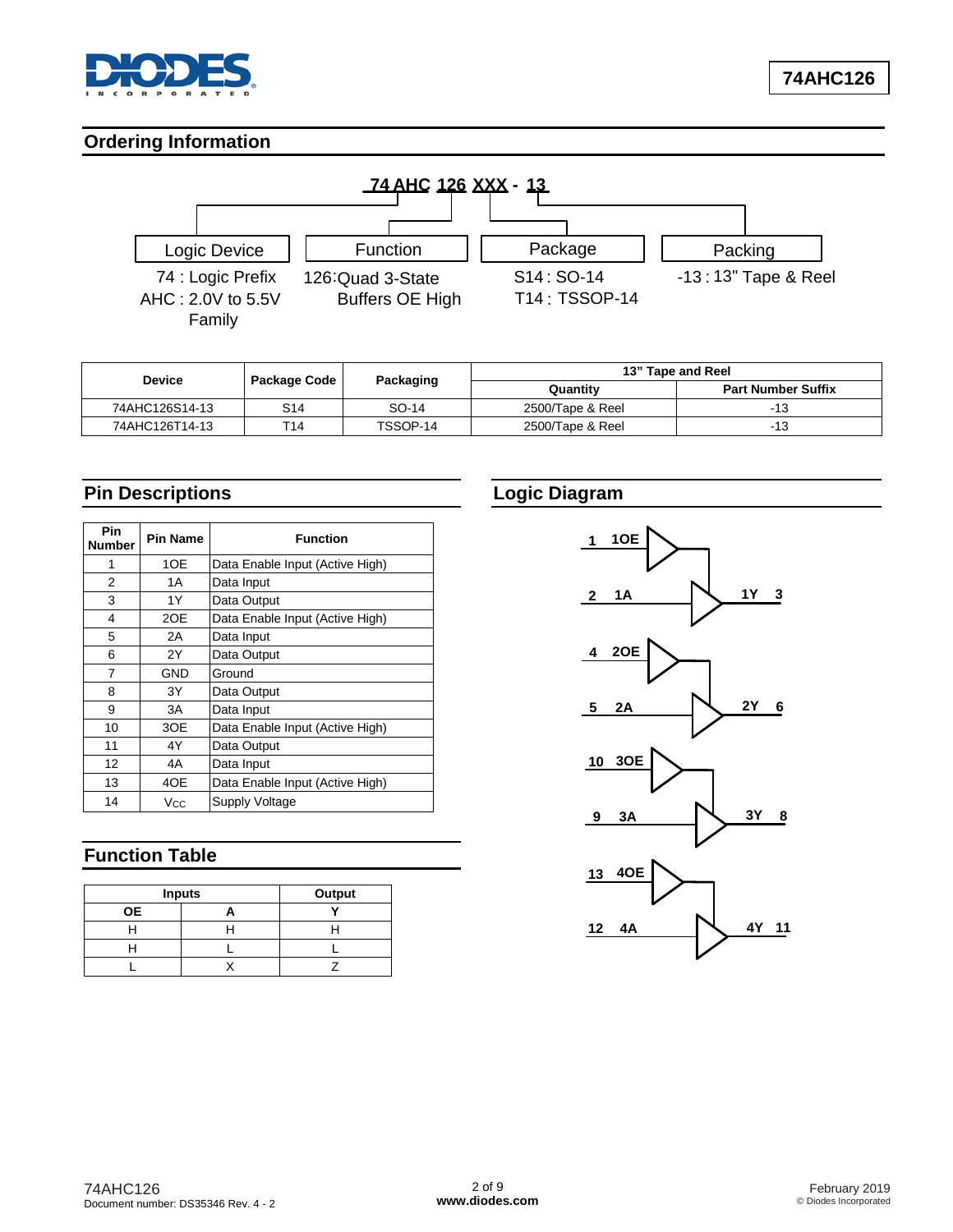

| Symbol                  | <b>Description</b>                         |                                      | Rating           | Unit |
|-------------------------|--------------------------------------------|--------------------------------------|------------------|------|
| ESD HBM                 | Human Body Model ESD Protection            |                                      | 2                | kV   |
| ESD CDM                 | Charged Device Model ESD Protection        |                                      |                  | kV   |
| ESD MM                  | Machine Model ESD Protection               |                                      | 200              | V    |
| $V_{\rm CC}$            | Supply Voltage Range                       |                                      | $-0.5$ to $+7.0$ | V    |
| V <sub>1</sub>          | Input Voltage Range                        |                                      | $-0.5$ to $+7.0$ | V    |
| lικ                     | Input Clamp Current                        | $V_1 < -0.5V$                        | $-20$            | mA   |
| <b>I</b> ok             | <b>Output Clamp Current</b>                | $V_0$ < -0.5V                        | $-20$            | mA   |
| <b>I</b> ok             | <b>Output Clamp Current</b>                | $V_{O}$ > $V_{CC}$ +0.5V             | 25               | mA   |
| Ιo                      | <b>Continuous Output Current</b>           | $-0.5V < VO$ V <sub>CC</sub> $+0.5V$ | ±25              | mA   |
| $_{\rm lcc}$            | Continuous Current Through V <sub>CC</sub> |                                      | 75               | mA   |
| <b>I</b> GND            | <b>Continuous Current Through GND</b>      |                                      | $-75$            | mA   |
| TJ                      | <b>Operating Junction Temperature</b>      |                                      | $-40$ to $+150$  | °C   |
| <b>T</b> <sub>STG</sub> | <b>Storage Temperature</b>                 |                                      | $-65$ to $+150$  | °C   |
| PTOT                    | <b>Total Power Dissipation</b>             |                                      | 500              | mW   |

# **Absolute Maximum Ratings** (Note 4) (T<sub>A</sub> = +25°C, unless otherwise specified.)

Note: 4. Stresses beyond the absolute maximum may result in immediate failure or reduced reliability. These are stress values and device operation should be within recommend values.

# **Recommended Operating Conditions** (Note 5) (T<sub>A</sub> = +25°C, unless otherwise specified.)

| Symbol       | <b>Parameter</b>                      | <b>Conditions</b>              | Min   | Max          | Unit |
|--------------|---------------------------------------|--------------------------------|-------|--------------|------|
| $V_{\rm CC}$ | Supply Voltage                        |                                | 2.0   | 5.5          |      |
|              | Input Voltage                         |                                |       | 5.5          |      |
| $V_{\rm O}$  | Output Voltage                        |                                |       | $V_{\rm CC}$ |      |
| Δt/ΔV        | Input Transition Rise or Fall Rate    | $V_{\text{CC}} = 3.0V$ to 3.6V |       | 100          | ns/V |
|              |                                       | $V_{\text{CC}} = 4.5V$ to 5.5V |       | 20           |      |
| Tд           | <b>Operating Free-Air Temperature</b> |                                | $-40$ | $+125$       | °C   |

Note:  $5.$  Unused inputs should be held at  $V_{CC}$  or Ground.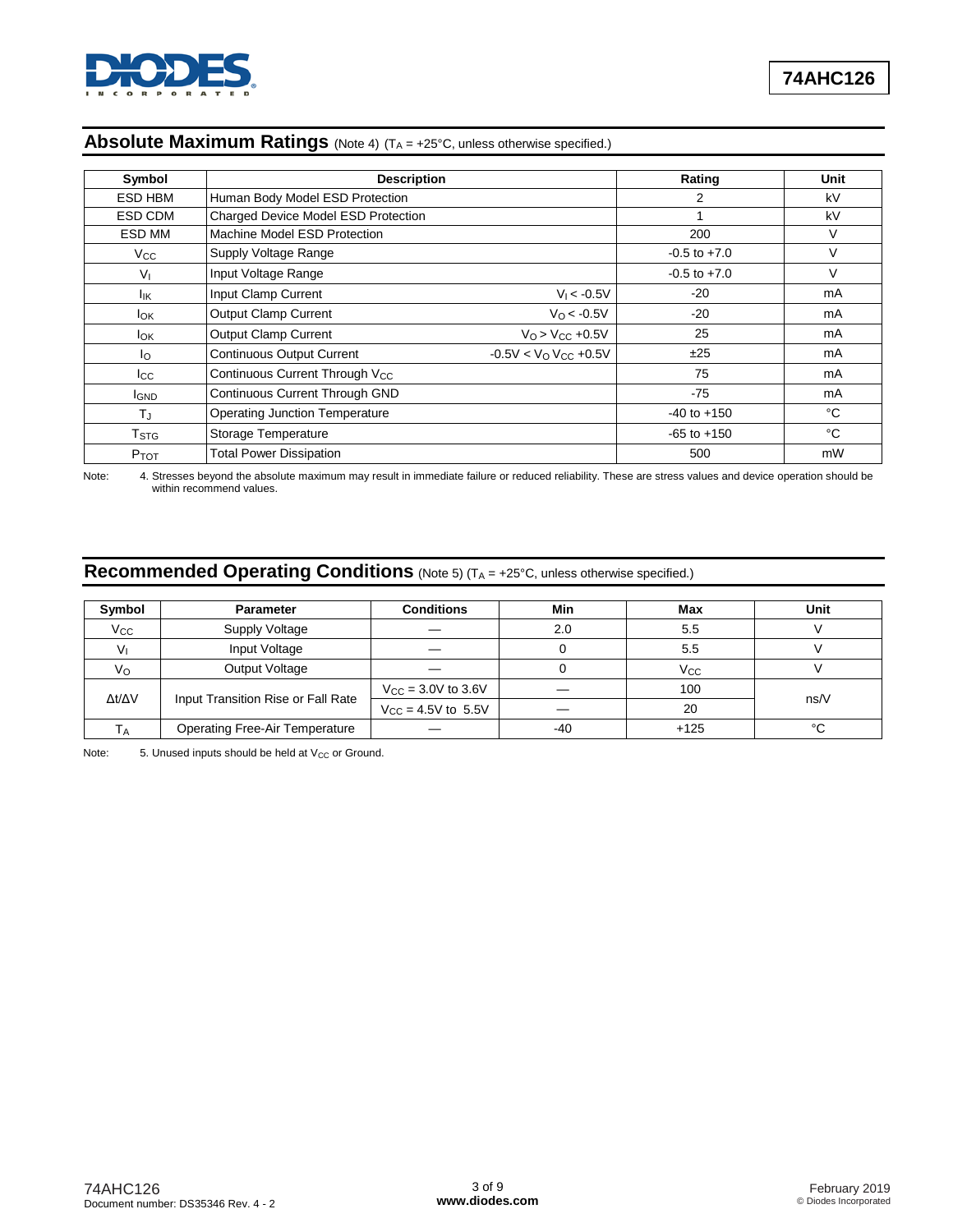

# **Electrical Characteristics**

|                 |                               |                                         |                       |                          | $T_A = -40^{\circ}C$ to $+85^{\circ}C$ |                                | $T_A = -40^{\circ}C$ to $+125^{\circ}C$ |             |
|-----------------|-------------------------------|-----------------------------------------|-----------------------|--------------------------|----------------------------------------|--------------------------------|-----------------------------------------|-------------|
| Symbol          | Parameter                     | <b>Test Conditions</b>                  | <b>V<sub>cc</sub></b> | Min                      | Max                                    | Min                            | Max                                     | <b>Unit</b> |
|                 |                               |                                         | 2.0V                  | 1.5                      | —                                      | 1.5                            | $\overline{\phantom{0}}$                |             |
| V <sub>IH</sub> | High-Level<br>Input Voltage   |                                         | 3.0V                  | 2.1                      | —                                      | 2.1                            | $\overline{\phantom{0}}$                | $\vee$      |
|                 |                               |                                         | 5.5V                  | 3.85                     | $\overline{\phantom{0}}$               | 3.85                           | $\overline{\phantom{0}}$                |             |
|                 |                               | —                                       | 2.0V                  | —                        | 0.5                                    | —                              | 0.5                                     |             |
| $V_{IL}$        | Low-Level Input<br>Voltage    | $\overline{\phantom{0}}$                | 3.0V                  |                          | 0.9                                    |                                | 0.9                                     | $\vee$      |
|                 |                               | —                                       | 5.5V                  | —                        | 1.65                                   | $\equiv$                       | 1.65                                    |             |
|                 |                               | $I_{OH} = -50\mu A$                     | 2.0V                  | 1.9                      | $\overline{\phantom{0}}$               | 1.9                            | $\overline{\phantom{0}}$                |             |
|                 |                               | $I_{OH} = -50\mu A$                     | 3.0V                  | 2.9                      | —                                      | 2.9                            | —                                       | V           |
| VOH             | High-Level<br>Output Voltage  | $I_{OH} = -50\mu A$                     | 4.5V                  | 4.4                      | —                                      | 4.4                            | $\overline{\phantom{0}}$                |             |
|                 |                               | $I_{OH} = -4mA$                         | 3.0V                  | 2.48                     | —                                      | 2.40                           |                                         |             |
|                 |                               | $I_{OH} = -8mA$                         | 4.5V                  | 3.80                     | $\overline{\phantom{0}}$               | 3.70                           | $\overline{\phantom{0}}$                |             |
|                 |                               | $I_{OL} = 50 \mu A$                     | 2.0V                  | $\hspace{0.05cm}$        | 0.1                                    | $\qquad \qquad \longleftarrow$ | 0.1                                     |             |
|                 |                               | $I_{OL} = 50 \mu A$                     | 3.0V                  |                          | 0.1                                    |                                | 0.1                                     |             |
| VOL             | Low-Level<br>Output Voltage   | $I_{OL} = 50 \mu A$                     | 4.5V                  | —                        | 0.1                                    |                                | 0.1                                     | V           |
|                 |                               | $I_{OL} = 4mA$                          | 3.0V                  | $\overline{\phantom{0}}$ | 0.44                                   | $\overline{\phantom{0}}$       | 0.55                                    |             |
|                 |                               | $I_{OL} = 8mA$                          | 4.5V                  |                          | 0.44                                   | $\overline{\phantom{0}}$       | 0.55                                    |             |
| Ioz             | Z State<br>Leakage<br>Current | $VO = 0$ to 5.5V<br>$V_1 =$ GND or 5.5V | 5.5V                  |                          | ±2.5                                   |                                | ±10                                     | μA          |
| Ь.              | Input Current                 | $V_1$ = GND to 5.5V                     | 3.6V                  |                          | ±1                                     |                                | ±2                                      | μA          |
| $_{\rm lcc}$    | <b>Supply Current</b>         | $V_1$ = GND or $V_{CC}$ , $I_0$ = 0     | 3.6V                  |                          | 20                                     |                                | 40                                      | μA          |

# **Operating Characteristics**

|              | <b>Parameter</b>                          | <b>Test</b><br><b>Conditions</b> | $V_{\text{CC}} = 2.0V$<br>Тур | $V_{\text{CC}} = 3.3V$<br>Typ | $V_{\rm CC}$ = 5V<br>Typ | Unit |
|--------------|-------------------------------------------|----------------------------------|-------------------------------|-------------------------------|--------------------------|------|
| $C_{\rm pd}$ | Power Dissipation<br>Capacitance per Gate | $f = 1$ MHz                      | 10.1                          | 13.1                          | 15                       | рF   |
| $C_i$        | Input Capacitance                         | $V_i = V_{CC} - or GND$          | 4.0                           | 4.0                           | 4.0                      | рF   |

# **Switching Characteristics**

|                                                   | <b>Parameter</b>     |                   | <b>Test</b>   |     | $T_A = +25^{\circ}C$ |      | -40 $^{\circ}$ C to +85 $^{\circ}$ C |      | -40 $^{\circ}$ C to +125 $^{\circ}$ C |      | <b>Unit</b> |
|---------------------------------------------------|----------------------|-------------------|---------------|-----|----------------------|------|--------------------------------------|------|---------------------------------------|------|-------------|
| Symbol                                            |                      | <b>Conditions</b> | $V_{\rm CC}$  | Min | Тур                  | Max  | Min                                  | Max  | Min                                   | Max  |             |
|                                                   |                      | Figure 1          | 3.0V to 3.6V  | 0.5 | 4.4                  | 8.0  | 0.5                                  | 9.5  | 0.5                                   | 11.5 |             |
|                                                   | Propagation          | $C_L = 15pF$      | 4.5V to 5.5V  | 0.5 | 3.0                  | 5.5  | 0.5                                  | 6.5  | 0.5                                   | 7.0  |             |
| t <sub>PD</sub>                                   | Delay $A_N$ to $Y_N$ | Figure 1          | 3.0V to 3.6V  | 0.5 | 6.2                  | 11.5 | 0.5                                  | 13.0 | 0.5                                   | 14.5 | ns          |
|                                                   |                      | $C_L = 50pF$      | 4.5V to 5.5 V | 0.5 | 4.3                  | 7.5  | 0.5                                  | 8.5  | 0.5                                   | 9.5  |             |
|                                                   |                      | Figure 1          | 3.0V to 3.6V  | 0.5 | 4.7                  | 8.0  | 0.5                                  | 9.5  | 0.5                                   | 11.5 |             |
|                                                   | Enable Time          | $C_L$ = 15 pF     | 4.5V to 5.5V  | 0.5 | 3.3                  | 5.1  | 0.5                                  | 6.0  | 0.5                                   | 7.5  |             |
| t <sub>EN</sub>                                   | $OEN$ to $YN$        | Figure 1          | 3.0V to 3.6V  | 0.5 | 6.8                  | 11.5 | 0.5                                  | 13.0 | 0.5                                   | 14.5 | ns          |
|                                                   |                      | $C_L = 50pF$      | 4.5V to 5.5V  | 0.5 | 4.7                  | 7.1  | 0.5                                  | 8.0  | 0.5                                   | 9.0  |             |
|                                                   |                      | Figure 1          | 3.0V to 3.6V  | 0.5 | 6.7                  | 9.7  | 0.5                                  | 11.5 | 0.5                                   | 12.5 |             |
| Disable Time<br>t <sub>DIS</sub><br>$OEN$ to $YN$ | $C_{L}$ = 15 pF      | 4.5V to 5.5V      | 0.5           | 4.8 | 6.8                  | 0.5  | 8.0                                  | 0.5  | 8.5                                   |      |             |
|                                                   | Figure 1             | 3.0V to 3.6V      | 0.5           | 9.6 | 13.2                 | 0.5  | 15.0                                 | 0.5  | 16.5                                  | ns   |             |
|                                                   | $C_1 = 50pF$         | 4.5V to 5.5V      | 0.5           | 6.8 | 8.8                  | 0.5  | 10.0                                 | 0.5  | 11.0                                  |      |             |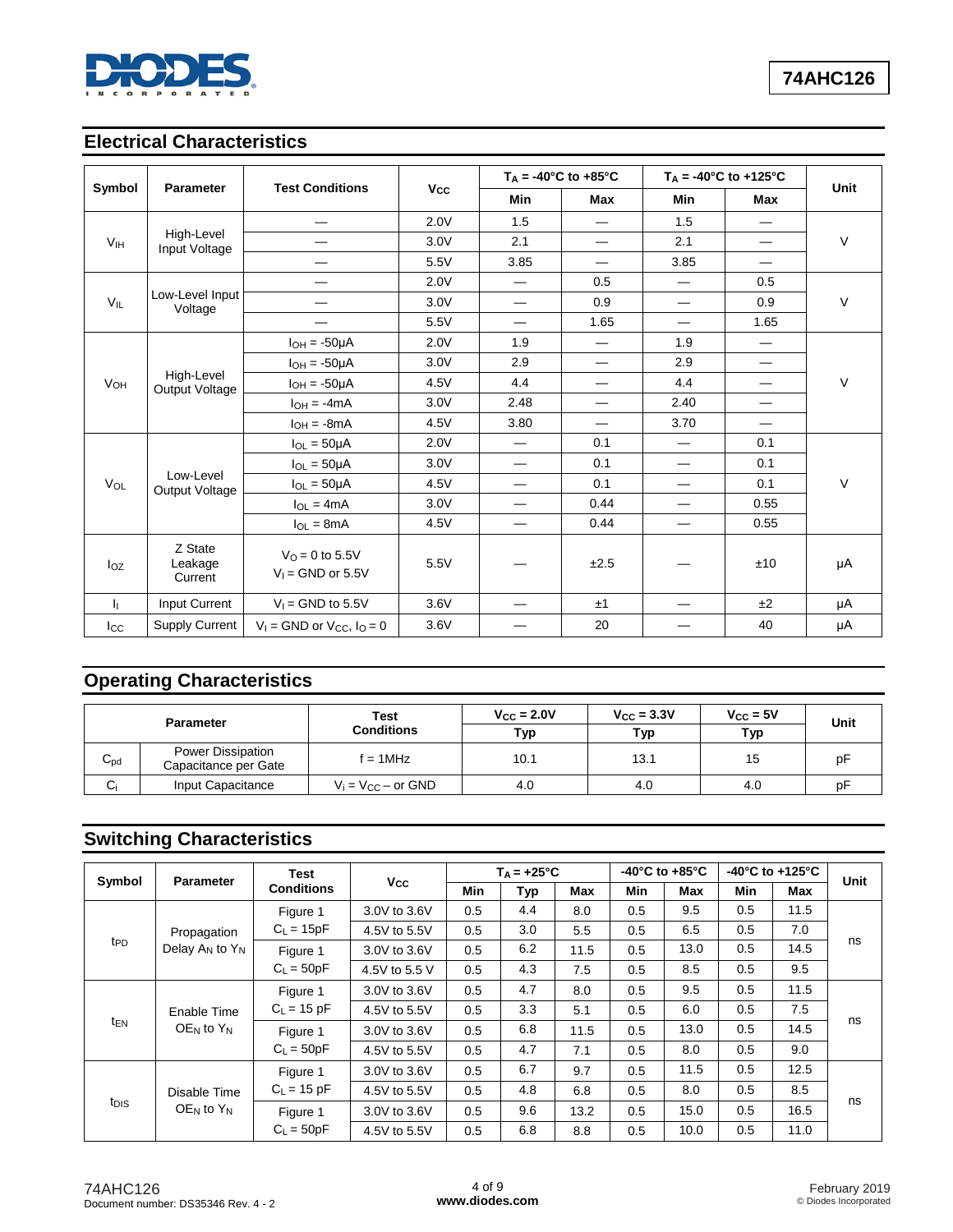

### **Parameter Measurement Information**



| <b>TEST</b>                        | S1    |
|------------------------------------|-------|
| t <sub>PLH</sub> /t <sub>PHL</sub> | Open  |
| t <sub>PLZ/tpzl</sub>              | Vload |
| t <sub>PHZ</sub> /t <sub>PZH</sub> | GND   |

|              |     | <b>Inputs</b>                  |            |              |          |            |      |
|--------------|-----|--------------------------------|------------|--------------|----------|------------|------|
| $V_{\rm CC}$ |     | t <sub>r</sub> /t <sub>f</sub> | Vм         | <b>VLOAD</b> | ◡∟       | RL         | VΔ   |
| 3.3V±0.3V    | 3V  | ≤ $3ns$                        | $V_{CC}/2$ | $V_{\rm CC}$ | 15,50 pF | $1K\Omega$ | 0.3V |
| 5V±0.5V      | Vcc | ≤ $3ns$                        | $V_{CC}/2$ | $V_{\rm CC}$ | 15,50 pF | $1K\Omega$ | 0.3V |



#### **Voltage Waveform Pulse Duration**







**Voltage Waveform Enable and Disable Times Low and High Level Enabling**

#### **Figure 1. Load Circuit and Voltage Waveforms**

Notes: A. Includes test lead and test apparatus capacitance.

- B. All pulses are supplied at pulse repetition rate ≤ 1 MHz.
- C. Inputs are measured separately one transition per measurement.
- D.  $t_{PLZ}$  and  $t_{PHZ}$  are the same as  $t_{dis}$ .
- $E.$  t<sub>PZL</sub> and t<sub>PZH</sub> are the same as t<sub>EN0</sub>.
- F. t $p_{LH}$  and t $p_{HL}$  are the same as t $p_D$ .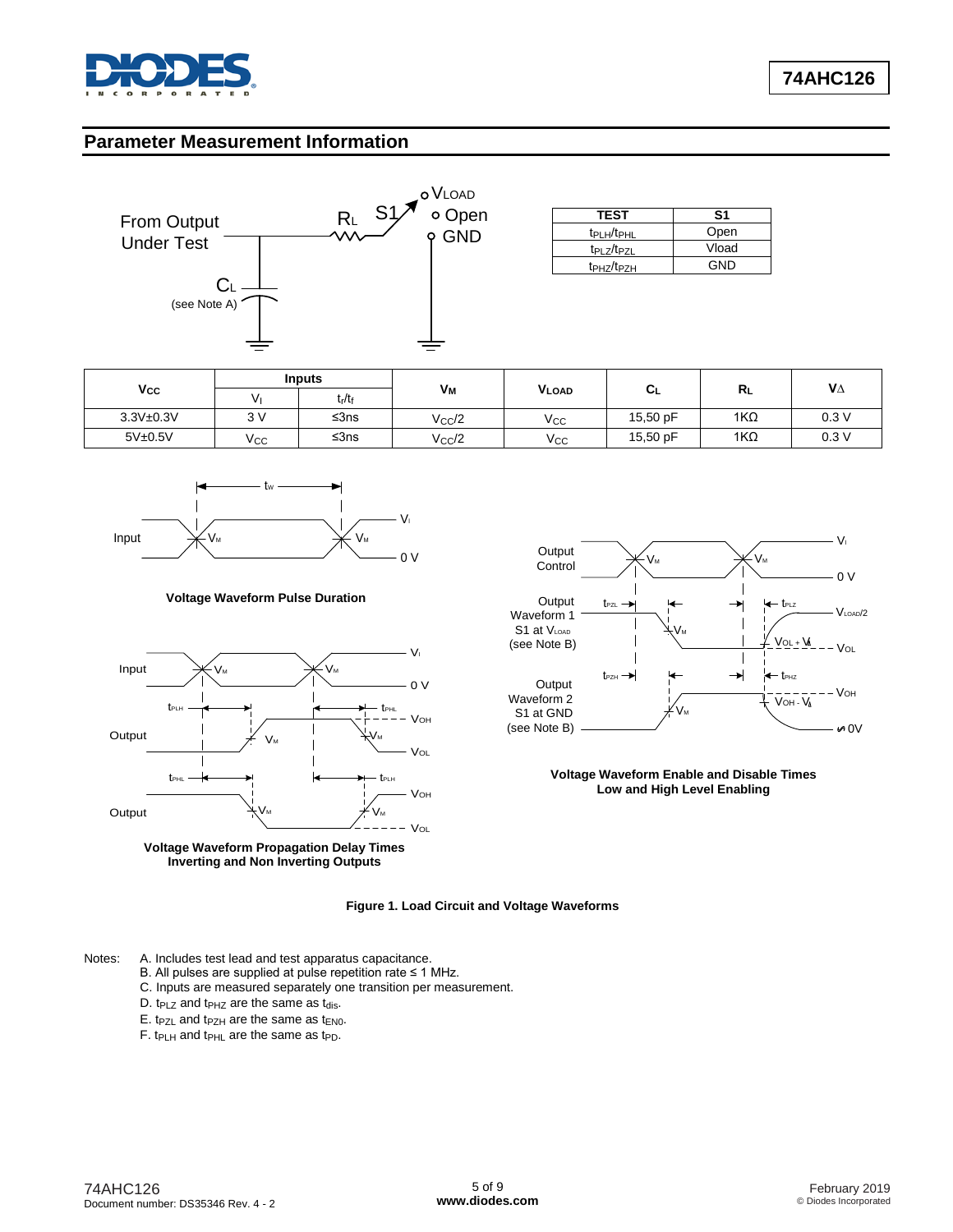

# **Marking Information**

#### **(1) SO-14, TSSOP-14**



| <b>Part Number</b> | Package  |
|--------------------|----------|
| 74AHC126S14        | $SO-14$  |
| 74AHC126T14        | TSSOP-14 |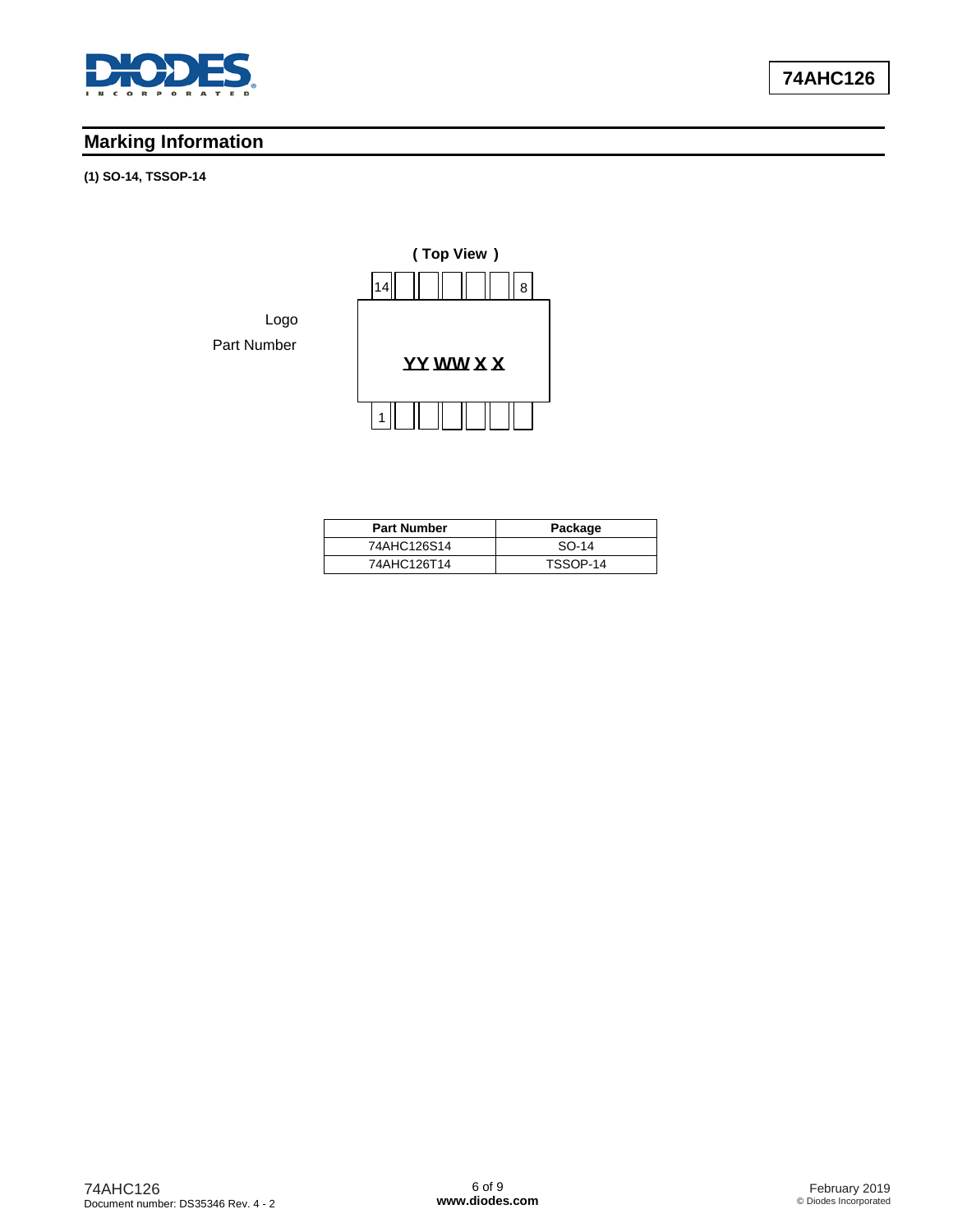

# Package Outline Dimensions (All dimensions in mm.)

Please see [http://www.diodes.com/package-outlines.html fo](http://www.diodes.com/package-outlines.html)r the latest version.



| <b>SO-14</b> |                  |          |  |  |  |  |
|--------------|------------------|----------|--|--|--|--|
| Dim          | Min              | Max      |  |  |  |  |
| A            | 1.47             | 1.73     |  |  |  |  |
| A1           | 0.10             | 0.25     |  |  |  |  |
| A2           |                  | 1.45 Typ |  |  |  |  |
| в            | 0.33             | 0.51     |  |  |  |  |
| D            | 8.53             | 8.74     |  |  |  |  |
| Е            | 3.80             | 3.99     |  |  |  |  |
| е            |                  | 1.27 Typ |  |  |  |  |
| н            | 5.80             | 6.20     |  |  |  |  |
| L            | 0.38             | 1.27     |  |  |  |  |
| Α            | O°               | 8°       |  |  |  |  |
|              | Dimensions in mm |          |  |  |  |  |



| TSSOP-14      |                        |      |
|---------------|------------------------|------|
| Dim           | Min                    | Max  |
| a1            | (4X)<br>7°             |      |
| a2            | ∩°                     | 8°   |
| A             | 4.9                    | 5.10 |
| в             | 4.30                   | 4.50 |
| C             |                        | 1.2  |
| D             | 0.8                    | 1.05 |
| F             | $\overline{1}$ .00 Typ |      |
| F1            | 0.45                   | 0.75 |
| G             | $0.65$ Typ             |      |
| Κ             | 0.19                   | 0.30 |
|               | 6.40 Typ               |      |
| Dimensions in |                        |      |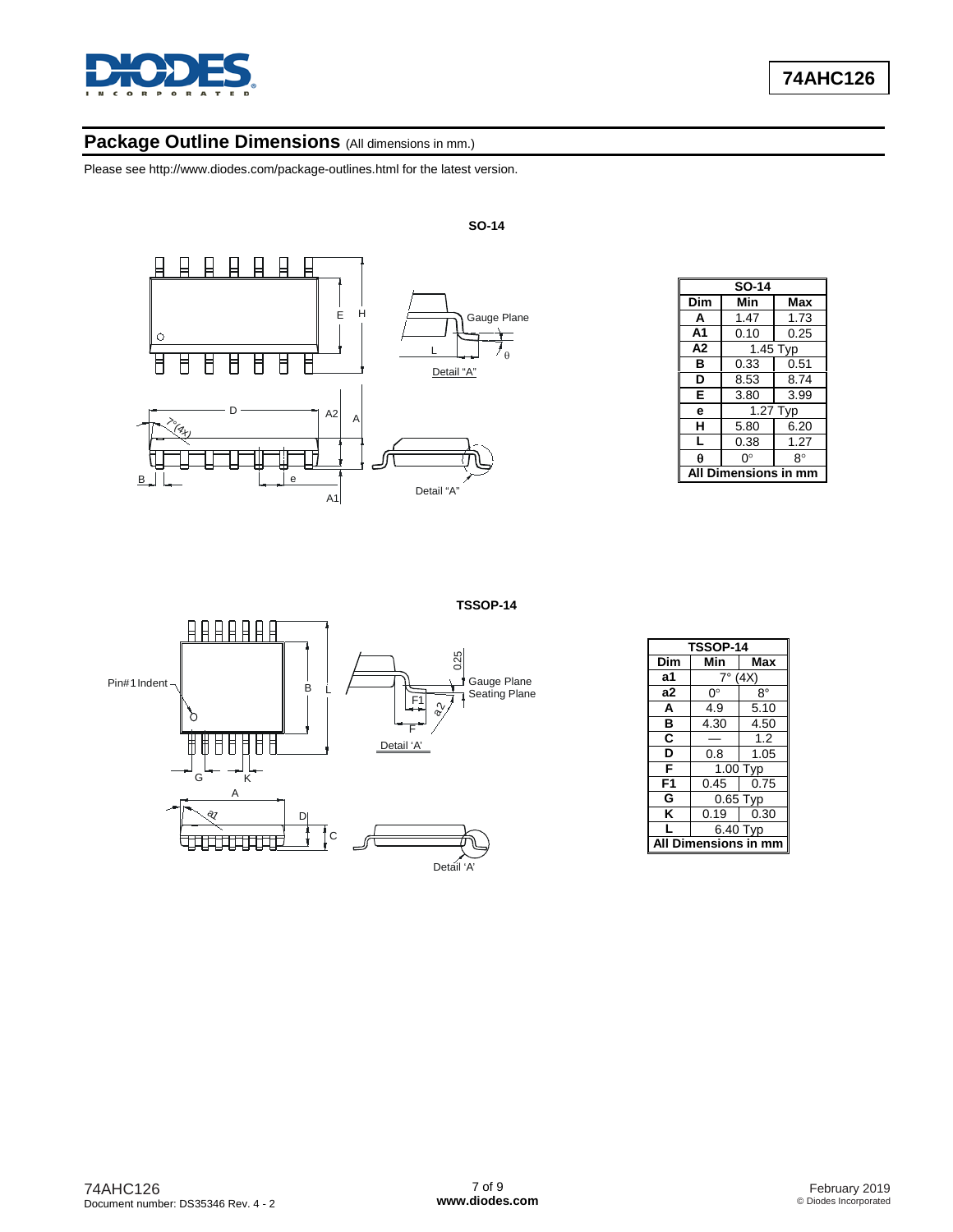

# **Suggested Pad Layout**

Please see [http://www.diodes.com/package-outlines.html fo](http://www.diodes.com/package-outlines.html)r the latest version.



**SO-14**

|    | Dimensions   Value (in mm) |
|----|----------------------------|
|    | 0.60                       |
|    | 1.50                       |
| C1 | 5.4                        |
|    | 1 27                       |

**TSSOP-14**



| <b>Dimensions</b> | Value (in mm) |
|-------------------|---------------|
|                   | 0.45          |
|                   | 1.45          |
| C1                | 5.9           |
|                   | 0.65          |